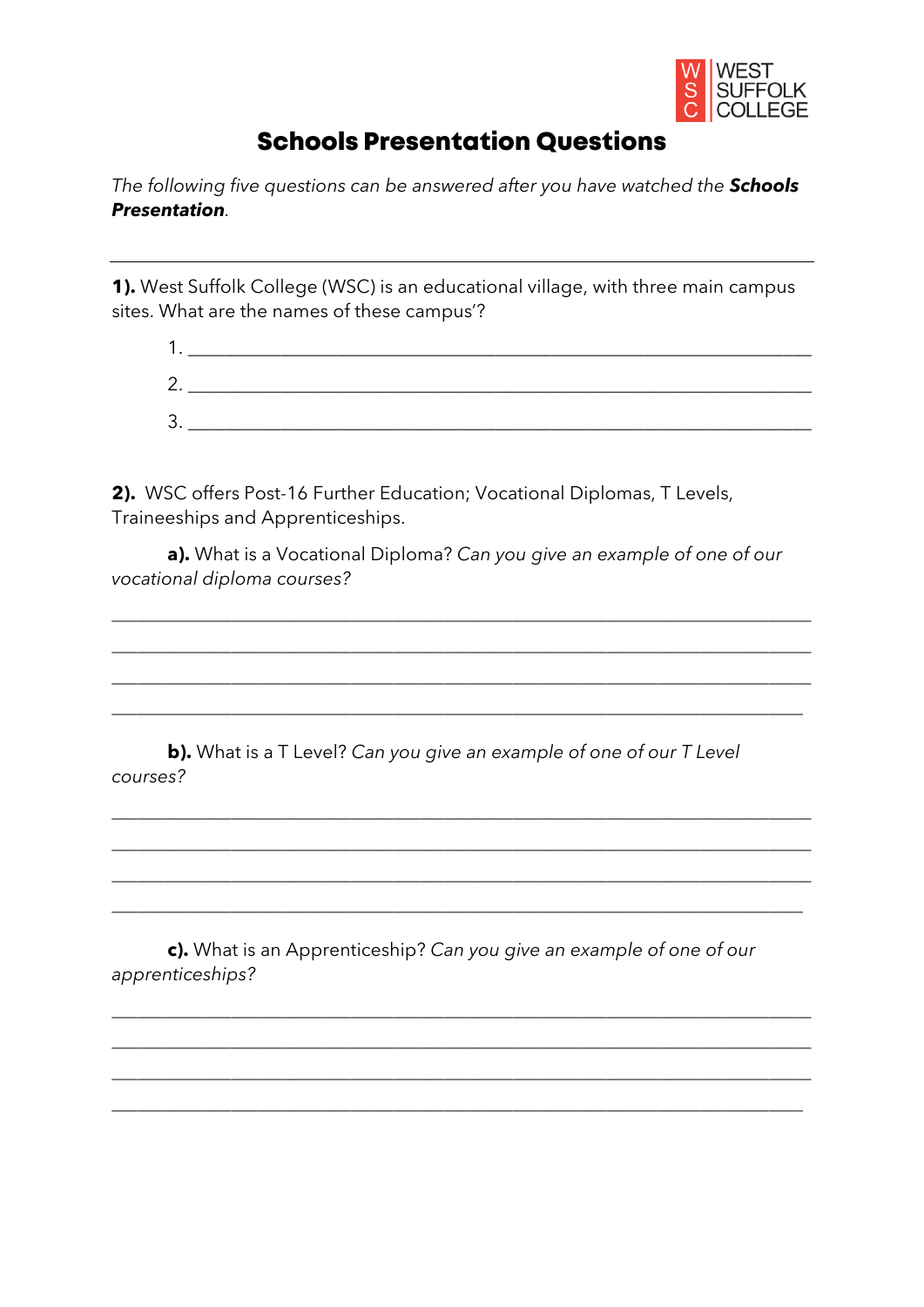

**3).** WSC has a fantastic wrap around support network for all students at any point during your studies. Can you name three different areas of support available?

| ◢  |  |
|----|--|
| 2. |  |
| 3. |  |

**4).** Research three WSC courses and/or apprenticeships that you are interested via our website.

Give details about the courses/apprenticeships below, including; *title, level type, grade requirements needed, and a course description in your own words.*

| Course/Apprenticeship 1<br><b>Title:</b> |                   |                   |                |
|------------------------------------------|-------------------|-------------------|----------------|
| Entry Level $\Box$                       | Level 1 $\square$ | Level 2 $\square$ | Level 3 $\Box$ |
| <b>Grade Requirements Needed:</b>        |                   |                   |                |
| <b>Course Description:</b>               |                   |                   |                |
|                                          |                   |                   |                |
|                                          |                   |                   |                |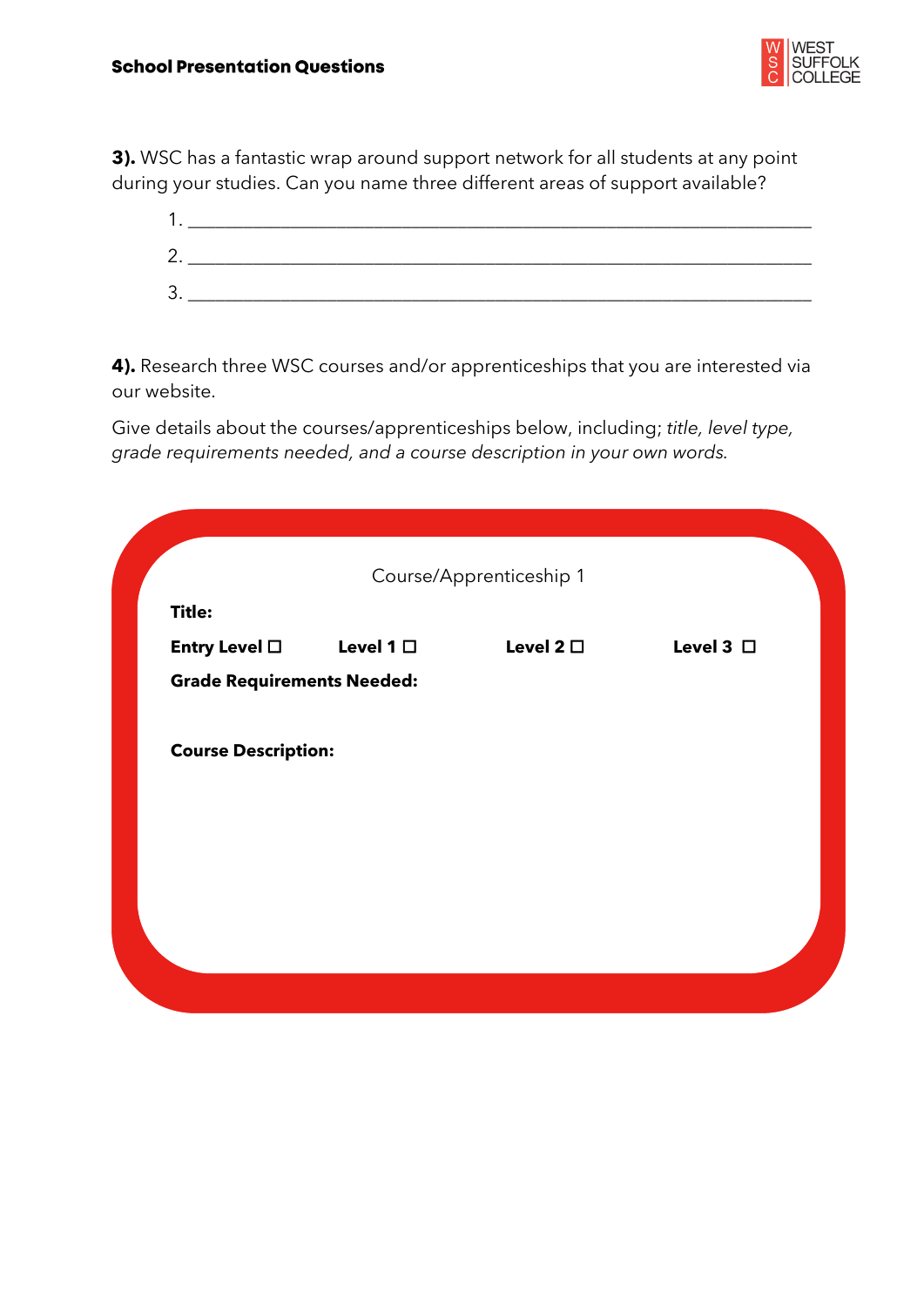

|                                   |                | Course/Apprenticeship 2 |                |
|-----------------------------------|----------------|-------------------------|----------------|
| <b>Title:</b>                     |                |                         |                |
| Entry Level □                     | Level 1 $\Box$ | Level 2 $\square$       | Level 3 $\Box$ |
| <b>Grade Requirements Needed:</b> |                |                         |                |
|                                   |                |                         |                |
| <b>Course Description:</b>        |                |                         |                |
|                                   |                |                         |                |
|                                   |                |                         |                |
|                                   |                |                         |                |
|                                   |                |                         |                |
|                                   |                |                         |                |
|                                   |                |                         |                |
|                                   |                |                         |                |

|               | Course/Apprenticeship 3    |                                   |                   |                |  |
|---------------|----------------------------|-----------------------------------|-------------------|----------------|--|
| <b>Title:</b> |                            | Level 1 $\square$                 | Level 2 $\square$ | Level 3 $\Box$ |  |
|               | Entry Level $\Box$         | <b>Grade Requirements Needed:</b> |                   |                |  |
|               |                            |                                   |                   |                |  |
|               | <b>Course Description:</b> |                                   |                   |                |  |
|               |                            |                                   |                   |                |  |
|               |                            |                                   |                   |                |  |
|               |                            |                                   |                   |                |  |
|               |                            |                                   |                   |                |  |
|               |                            |                                   |                   |                |  |
|               |                            |                                   |                   |                |  |
|               |                            |                                   |                   |                |  |